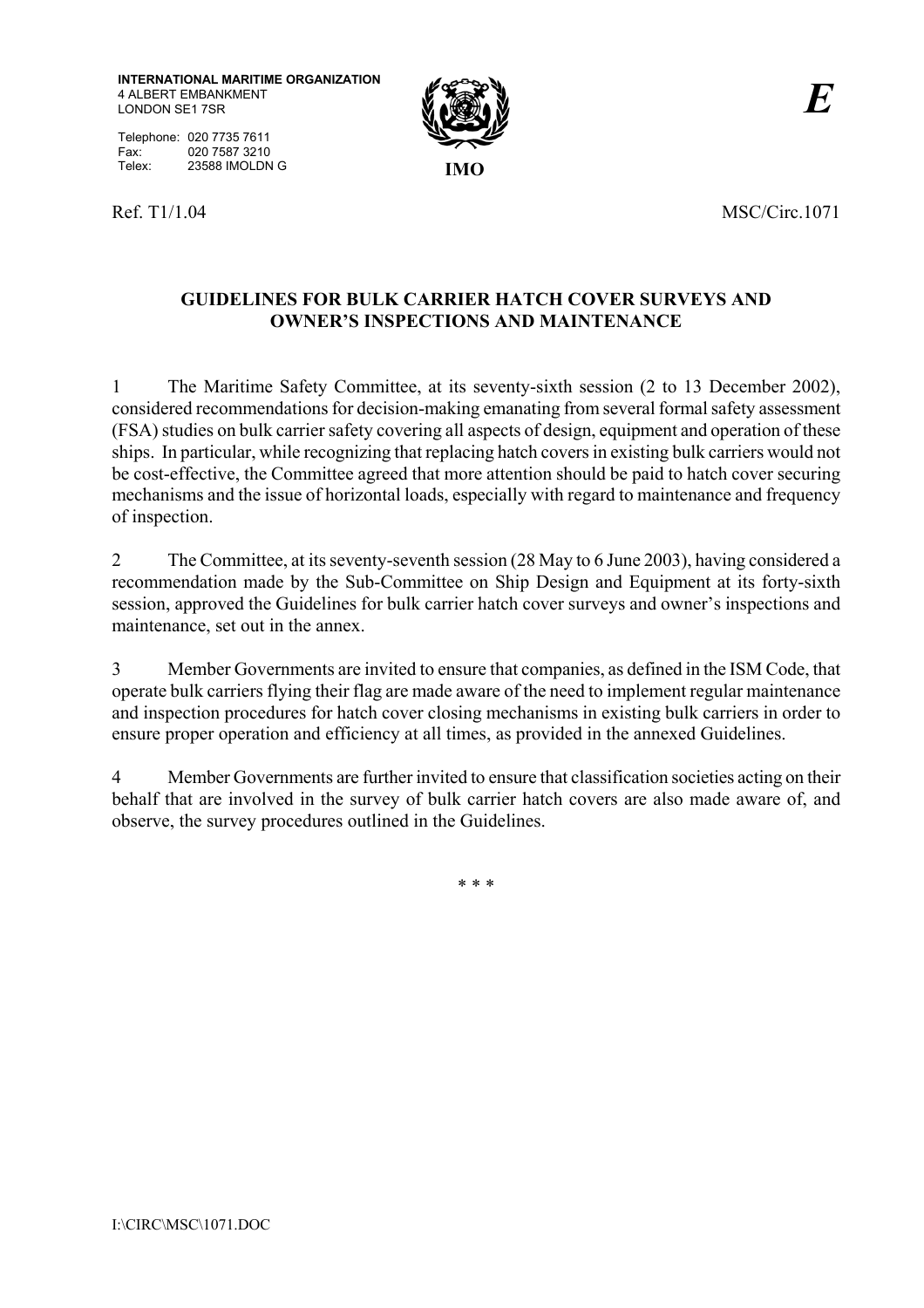### ANNEX

#### **GUIDELINES FOR BULK CARRIER HATCH COVER SURVEYS AND OWNER'S INSPECTIONS AND MAINTENANCE**

### **1 Application**

These Guidelines are intended primarily for large steel hatch covers on bulk carriers to which SOLAS chapter XII applies. However, they may also be relevant to other minimum freeboard ship types having steel covers in exposed positions.

### **2 Design considerations**

2.1 Recent research has quantified the magnitude of sea load pressures acting on the side and end faces of hatch covers and on hatch coamings. This has revealed substantial green sea loading pressures which may generate lateral forces well in excess of the capability of some hatch cover securing devices. These forces cause significant loading on hatch cover travel stops and securing devices, and are only partially resisted by frictional and cleating forces.

2.2 The strength of securing devices of hatch covers on all ships should therefore be reviewed by the Administration. The review should ensure that the weathertightness of each cover is not likely to be impaired having regard to the service in which the ship is engaged and the location of the hatchway. Where hatch covers or coamings undergo substantial repair, the strength of securing devices should be brought up to the relevant standard for new construction.

2.3 Hydraulic cleating systems are generally preferable to manual cleats from the operability standpoint on large hatch covers. Where hydraulic cleating is used, the system should be protected against release by incorporating mechanical securing devices. IACS Recommendation 14 contains such guidance.

2.4 The cleating and securing devices should be designed or otherwise arranged to be readily visible, so as to facilitate checking proper and complete securing of hatch covers during a voyage.

2.5 Manufacturers should provide recommendations on the safe operation, inspection, maintenance and repair of each type of hatch cover fitted, with a recommended list of spare parts to be carried aboard. This guidance should include recommendations for the periodic renewal of components subject to wear or ageing. A maintenance record sheet should also be provided to document owner's inspections and maintenance planning in accordance with the International Safety Management Code (ISM Code).

# **3 Maintenance of hatch covers and hatch opening, closing, securing and sealing systems**

- 3.1 Lack of weathertightness may be attributed to:
	- .1 normal use of the hatch cover system, such as deformation of the hatch coaming or cover due to impact, wear of the friction pads where fitted, or wear and tear of the cleating arrangement which may be corrected by a rebuild to restore the original specification; or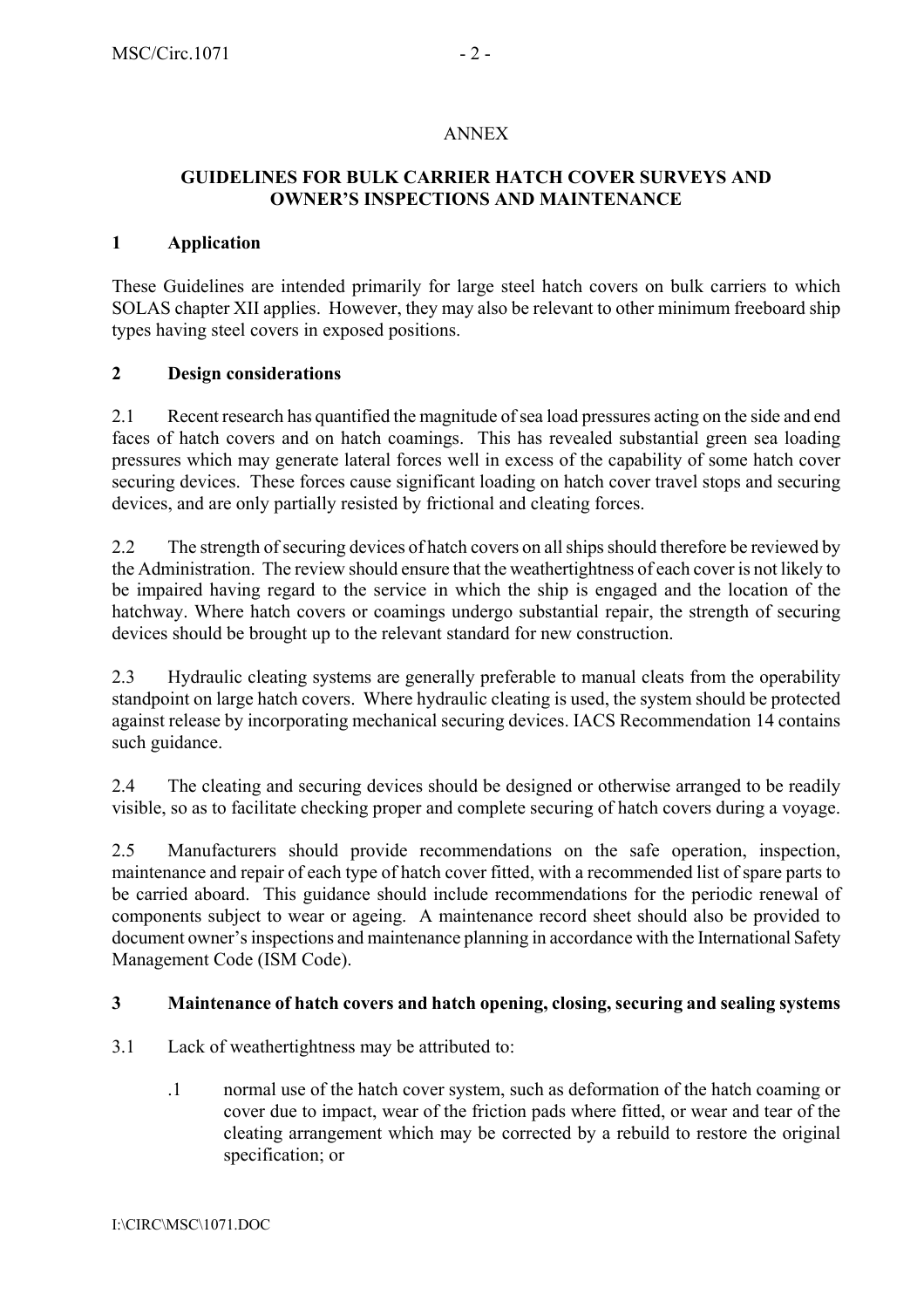.2 lack of maintenance such as corrosion of plating and stiffeners due to breakdown of coatings, lack of lubrication of moving parts; cleats, joint gaskets and rubber pads in need of replacement, or replaced with incorrect specification parts.

3.2 Insecure hatch covers may be particularly attributed to damage or wear of securing devices, and incorrect adjustment, hence incorrect pre-tension and load sharing, of cleating systems.

3.3 Shipowners and operators should institute a programme of maintenance. This maintenance should be directed to:

- .1 protecting exposed surfaces of plating and stiffeners of hatch covers and coamings in order to preserve overall structural strength;
- .2 preserving the surface of trackways of rolling covers, and of compression bars and other steel work bearing on seals or friction pads, noting that surface smoothness and correct profile are important for reducing wear rates on these components;
- .3 maintaining hydraulic or mechanically powered opening, closing securing or cleating systems in accordance with manufacturers recommendations;
- .4 maintaining manual cleats in adjustment, with replacement on significant wastage, wear or loss of adjustment capability;
- .5 replacing seals and other wear components in accordance with manufacturers recommendations, noting the need to carry aboard or obtain such spares of correct specification, and that seals are designed for a particular degree of compression, hardness, chemical and wear resistance; and
- .6 keeping peripheral and cross joint drains, where fitted, in working order, noting that any drains fitted to the inboard side of seal lines will have non-return valves for prevention of water ingress to holds in the event of boarding seas.

3.4 It is recommended that renewal of components such as seals, rubber washers, peripheral and cross joint cleats are made at least as a panel set, to facilitate equalisation of securing loads.

3.5 Shipowners and operators are recommended to maintain a record of maintenance, and component replacement, to facilitate statutory surveys by the Administration. All major repairs should be undertaken only after consultation with the hatch cover manufacturer and with the approval of the Administration. Hatch cover maintenance plans should form part of a ship's safety management system as referred to in the ISM Code.

3.6 Where a range of cargoes carried requires different gasket materials, a selection of gasket materials of the correct specification should be carried aboard, in addition to other spares.

3.7 At each operation of a hatch cover, the cover, and in particular bearing surfaces and drainage channels, should be free of debris and as clean as practicable.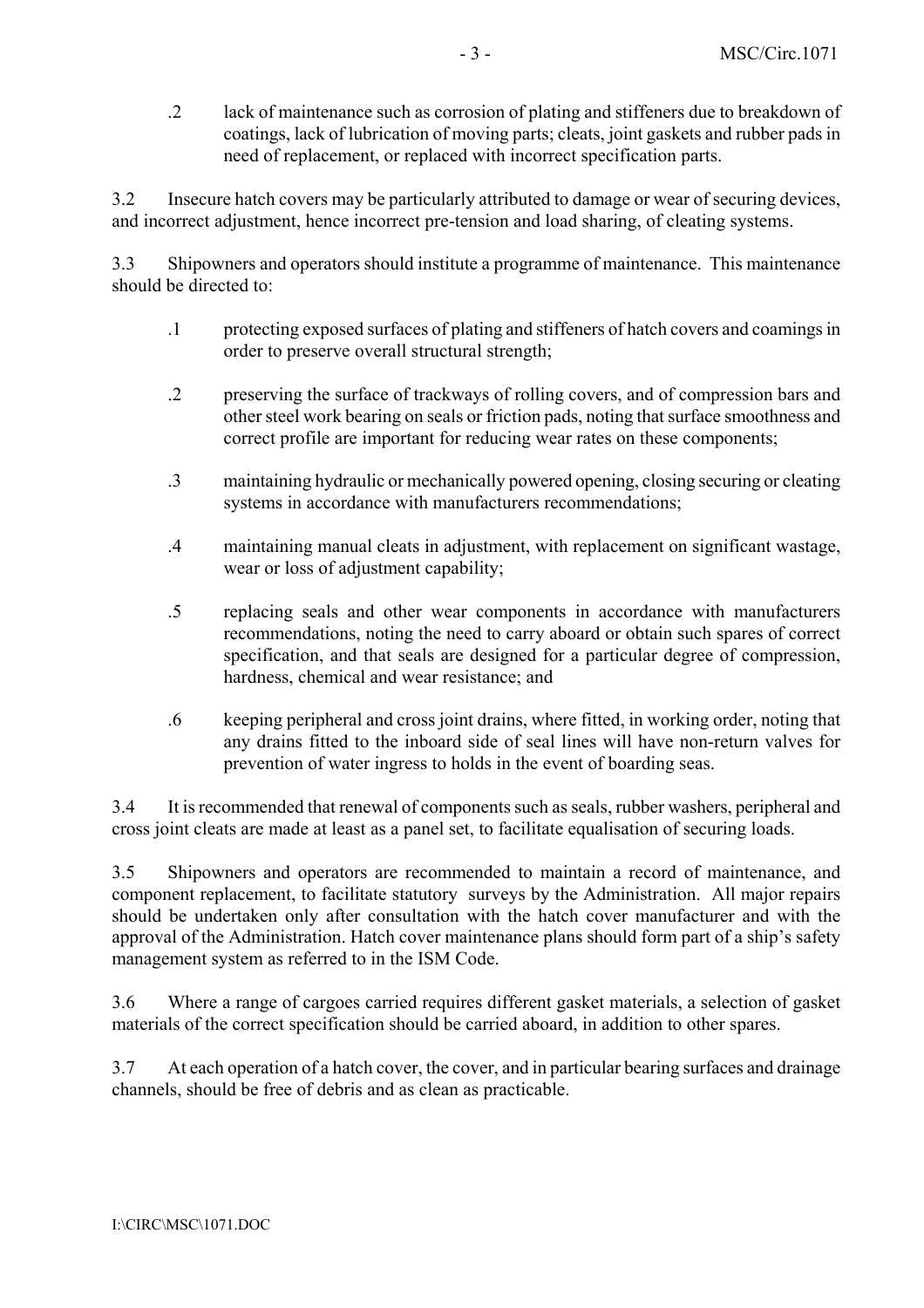3.8 Attention is drawn to the dangers of proceeding to sea without fully secured hatch covers. Securing of all covers should always be completed before the commencement of a sea passage. During voyages, especially on loaded passages, cover securing devices and tightness of cleating and securing arrangements should be checked, especially in anticipation of and following periods of severe weather.

3.9 Containers and other cargoes should not be stowed on hatch covers unless the covers are designed and approved for such carriage. Lashings should not be secured to the covers or coamings unless these are designed to withstand the lashing forces. It is therefore particularly important to consult the cargo securing manual when loading on deck.

# **4 Survey of hatch covers and hatch opening, closing, securing and sealing systems**

4.1 Statutory surveys of hatchcovers and their coamings are to be carried out by the Administration as part of the annual survey required by article 14 of the International Convention on Load Lines, 1966, as modified by the 1988 Protocol relating thereto. On ships subject to the Guidelines on the enhanced programme of inspections during surveys of bulk carriers and oil tankers (resolution A.744(18), as amended), these should be surveyed taking into account the guidance in paragraph 3.3 of Annex A to the said Guidelines.

4.2 A thorough survey of hatch covers and coamings is only possible by examination in the open as well as closed positions and should include verification of proper opening and closing operation. As a result, at least 50% of hatch cover sets should be surveyed open, closed and in operation to the full extent in each direction, at each annual survey. The closing of the covers should include the fastening of all peripheral, and cross joint cleats or other securing devices. Particular attention should be paid to the condition of hatch covers in the forward 25% of the ship's length, where sea loads are normally greatest.

4.3 If there are indications of difficulty in operating and securing hatch covers, additional sets above those required by 4.2, at the discretion of the surveyor, should be tested in operation.

4.4 Owners and operators should ensure that facilities and personnel are available to perform the required hatch cover movements during each annual survey.

4.5 It is implicit that if the hatch securing system cannot be properly operated, the ship will be obliged to effect repairs under the supervision of the Administration.Where hatch covers or coamings undergo substantial repairs, the strength of securing devices should comply with IACS UR S30.

4.6 Owners and operators should be made aware that partial replacements in cleating systems have the potential to introduce imbalance between old and new cleats. This could result in isolated cleats being subjected to excessive loads, which may then lead to sequential failure.

4.7 For each hatch cover set, at each annual survey, the following items should be surveyed:

.1 cover panels, including side plates, and stiffener attachments of opened covers, by close up survey (for corrosion, cracks, deformation);